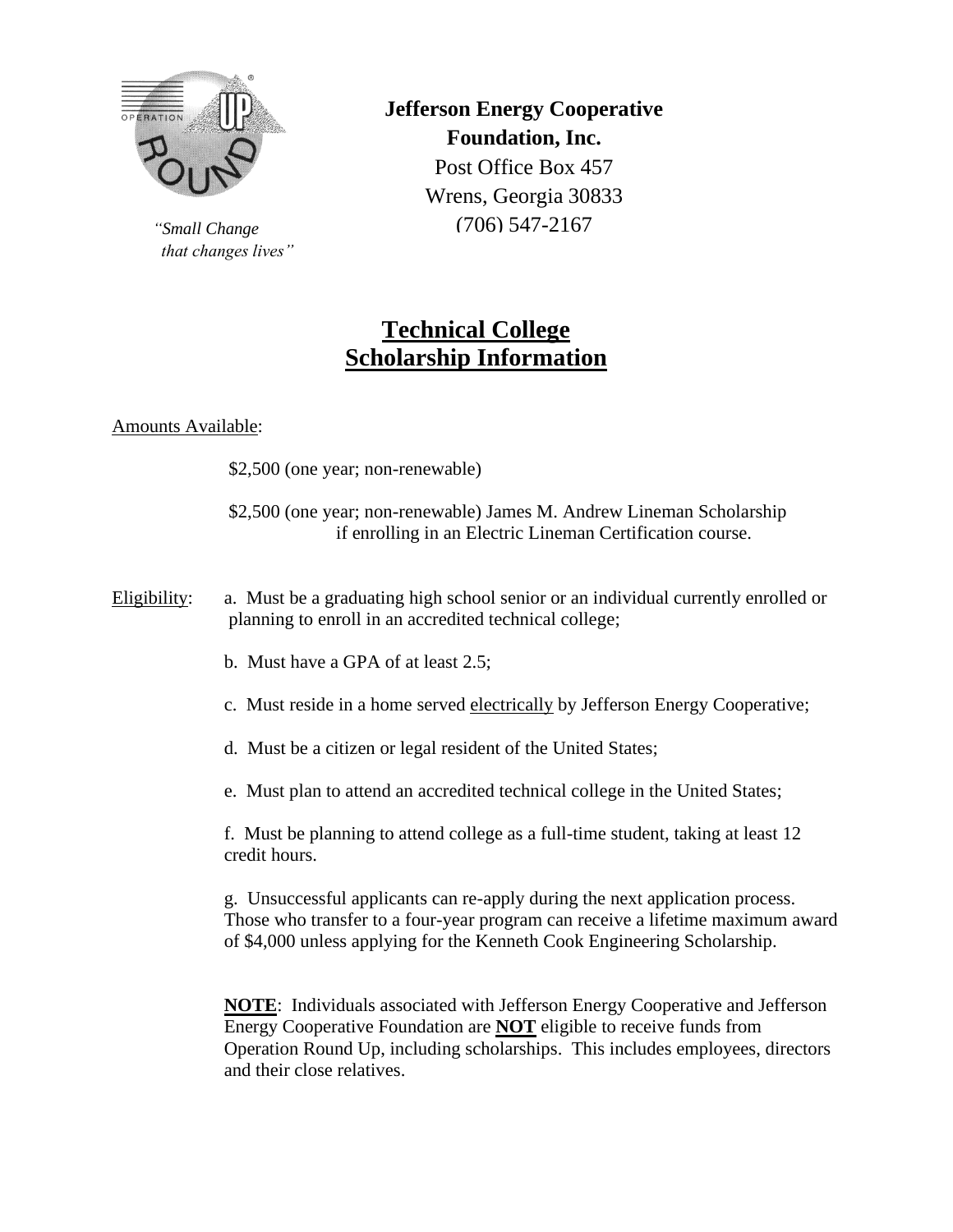Jefferson Energy Cooperative Foundation, Inc. Scholarship Information Page 2

Criteria: Scholarships will be awarded on the basis of merit including:

- a. Educational accomplishments;
- b. Community Involvement;
- c. Involvement in school activities.

All scholarships will be awarded without regard to race, gender, national origin, or disability.

#### Requirements:

Applicants must fully complete the written application and submit all required documents by the deadline of **March 25, 2022**.

Required Documents:

- a. Two letters of recommendation;
- b. Transcripts with official signature;
- c. A comprehensive list of school and community activities;

d. A 500 word essay describing personal goals in life, plans for the future and plans for reaching personal goals. Applicant should also state how this scholarship award will help meet those goals.

#### Other Requirements:

Personal interviews with Jefferson Energy Cooperative Foundation's Scholarship Committee may be requested.

Applications submitted that are incomplete and do not have all required documents will not be considered.

Submission: A fully completed application and all required documents should be forwarded or delivered to:

> Jefferson Energy Cooperative Foundation Scholarship Attention: Suzanne Saunders Post Office Box 457 3077 GA Highway 17 North Wrens, Georgia 30833

Deadline: **March 25, 2022**